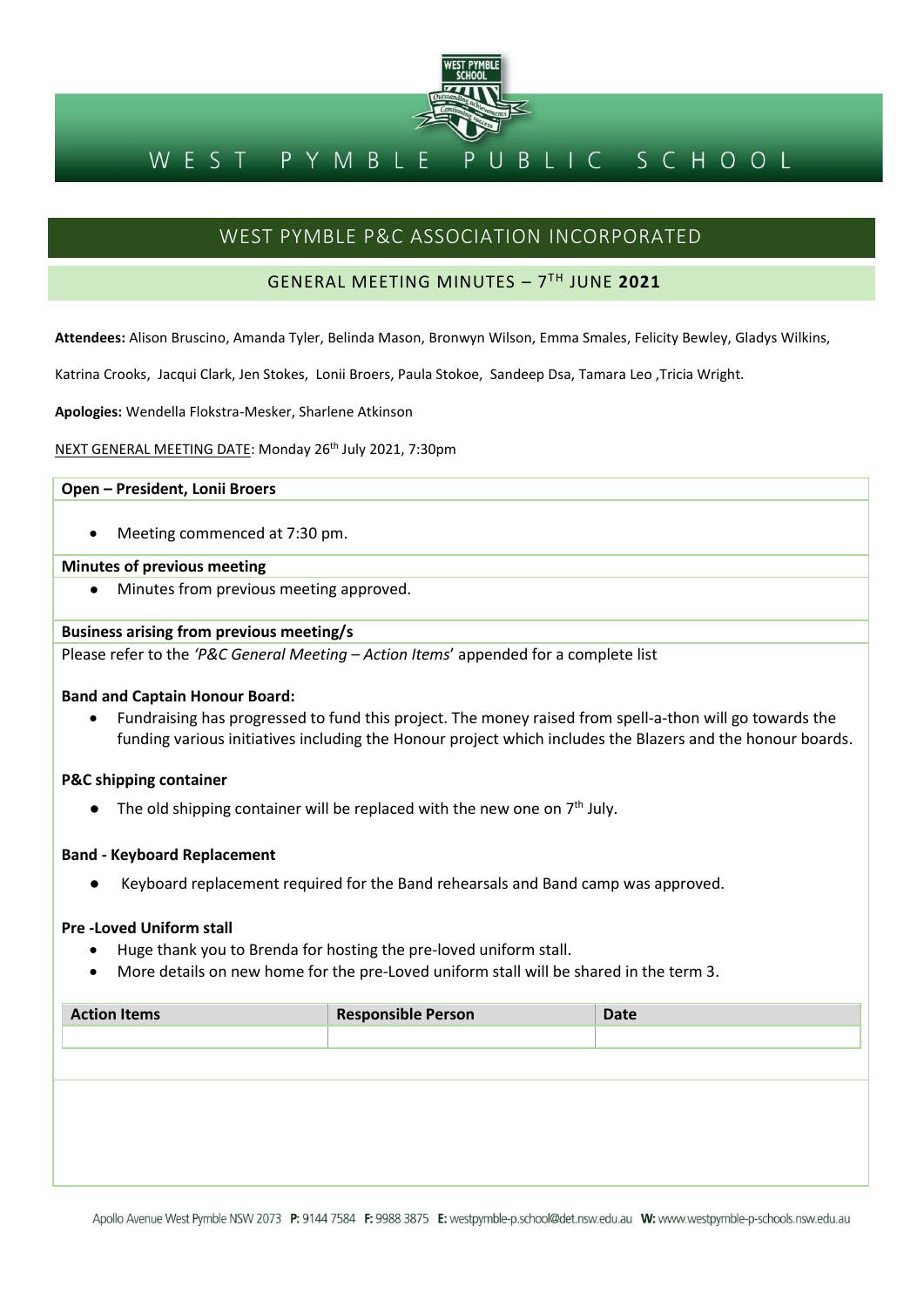| <b>Enrolments</b>                                                                                                                            |                                                                                                             |                             |                            |
|----------------------------------------------------------------------------------------------------------------------------------------------|-------------------------------------------------------------------------------------------------------------|-----------------------------|----------------------------|
|                                                                                                                                              | New Enrolments are flowing through as expected. There are 2 exceptions for out of area on                   |                             |                            |
|                                                                                                                                              | compassionate grounds because they already have siblings in school                                          |                             |                            |
| <b>Pollen Garden Update:</b>                                                                                                                 |                                                                                                             |                             |                            |
|                                                                                                                                              | Extension received on the Grant to use the money. Follow up is required to see how this progressing.        |                             |                            |
|                                                                                                                                              |                                                                                                             |                             |                            |
| <b>School Curtains:</b>                                                                                                                      |                                                                                                             |                             |                            |
| New school curtains are now operational.<br>$\bullet$                                                                                        |                                                                                                             |                             |                            |
| Metro Renewal Program(Covid stimulus package):                                                                                               |                                                                                                             |                             |                            |
|                                                                                                                                              | Fencing has been set up for work to commence on the Senior student toilets.                                 |                             |                            |
|                                                                                                                                              |                                                                                                             |                             |                            |
| <b>Action Items</b>                                                                                                                          | <b>Responsible Person</b>                                                                                   | <b>Date</b>                 |                            |
|                                                                                                                                              |                                                                                                             |                             |                            |
| Treasurer's report - Tricia Wright                                                                                                           | <b>West Pymble P&amp;C Association Inc.</b><br><b>Treasurer's Report</b><br>as of 7 <sup>th</sup> June 2021 |                             |                            |
| <b>Bank Accounts - Balances and Movements on Accounts</b>                                                                                    |                                                                                                             |                             |                            |
| The current cash balance is \$ 213,845.22, an increase from the previous P&C Meeting. The balances are made up of the<br>following accounts: |                                                                                                             |                             |                            |
| <b>Accounts:</b>                                                                                                                             | 15 <sup>th</sup> March                                                                                      | 3rd May                     | 7th June                   |
|                                                                                                                                              |                                                                                                             |                             |                            |
| <b>P&amp;C Transaction Account</b>                                                                                                           | \$49,358.63                                                                                                 | \$50,104.63                 | \$20,866.33                |
| P&C Investment Account                                                                                                                       | \$44,853.45                                                                                                 | \$44,854.21                 | \$44,854.59                |
| P&C Building Fund Account                                                                                                                    | \$24,991.54                                                                                                 | \$24,991.96                 | \$24,992.17                |
| P&C funds held by WPPS<br>Canteen Account                                                                                                    | \$11,451                                                                                                    | \$13,471.00                 | \$15,027.00                |
| Canteen cash draw                                                                                                                            | \$14,973.18                                                                                                 | \$18,096.36                 | \$22,170.82<br>\$50.00     |
| <b>Band Transaction Account</b>                                                                                                              | \$50.00                                                                                                     | \$50.00                     |                            |
| <b>Band Investment Account</b>                                                                                                               | \$31,999.64                                                                                                 | \$50,636.64                 | \$58,271.64<br>\$27,612.67 |
| PayPal                                                                                                                                       | \$27,611.98                                                                                                 |                             |                            |
| <b>Total</b>                                                                                                                                 | \$1,262.74<br>\$206,552.16                                                                                  | \$27,612.44<br>\$229,817.24 | \$213,845.22               |

The increase is due to the receipt of 2021 band fees from those students participating in the band program.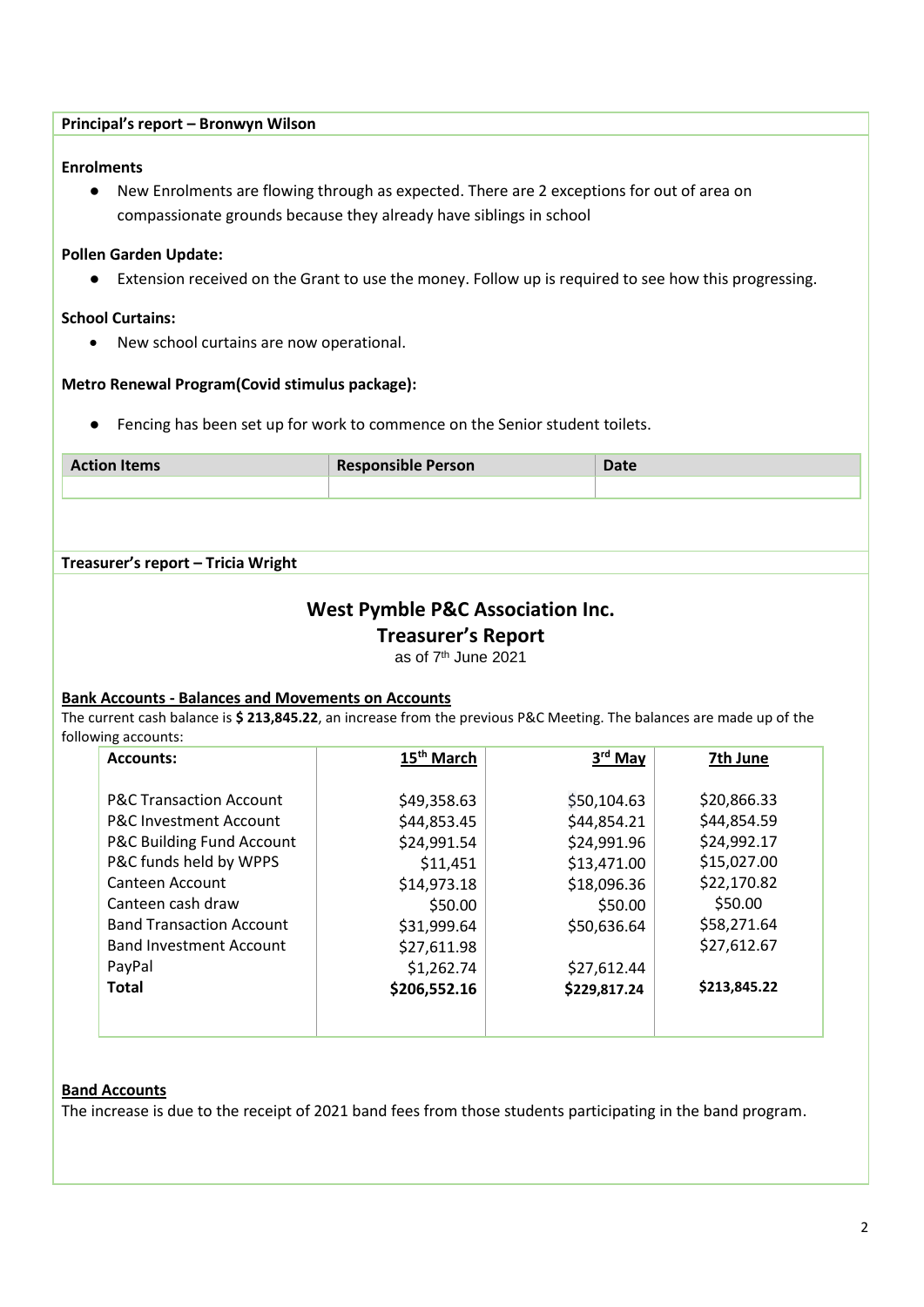#### **Transaction Account - P&L**

We are happy to announce that we have been able to fulfill three requests made by the school. The first request was for a learning support teacher for one day per week valued at \$27,173. The second request was for classroom supplies to support student wellbeing and education, valued at \$1,900. The final payment was for the curtains in the hall valued at \$8,200

We are currently receiving sponsorship money from the Spell-a-thon, this will be finalised in the later part of this week.

Charlotte Lee is kindly offering her time and expertise to conduct our annual audit again this year. To manage her workload Charlotte is going to check through the accounts throughout the year during June and October/November before completing the final audit in January before the first meeting of 2022.

| <b>Action Items</b> | <b>Responsible Person</b> | Date |
|---------------------|---------------------------|------|
|                     |                           |      |

#### **Band report – Katrina Crooks**

#### **Band Updates**

- Band Camp went on as planned and attended by 61 children. All events went on as planned
- Thank you to Bronwyn, Sophie and all the parents who volunteered their time in organising.
- External concerts for combined band booked in to go to Forest high school for the winter festival in July and performance in Chatswood Chase in August. [to be confirmed if these concerts are still going ahead]
- Combined band are working well together and will continue till end of this year. Next year the plan is to go with the 3 bands.

| <b>Action Items</b> | <b>Responsible Person</b> | <b>Date</b> |
|---------------------|---------------------------|-------------|
|                     |                           |             |
|                     |                           |             |

#### **Canteen report –Lonii Broers**

- Cooked lunches on Wednesday still going on. Nachos is the most popular choice.
- Fish and Chips will be trialled again in term 3.
- Cooked lunches take up among children has increased. Popular options will be run again.

| <b>Action Items</b> | <b>Responsible Person</b> | <b>Date</b> |
|---------------------|---------------------------|-------------|
|                     |                           |             |
|                     |                           |             |
|                     |                           |             |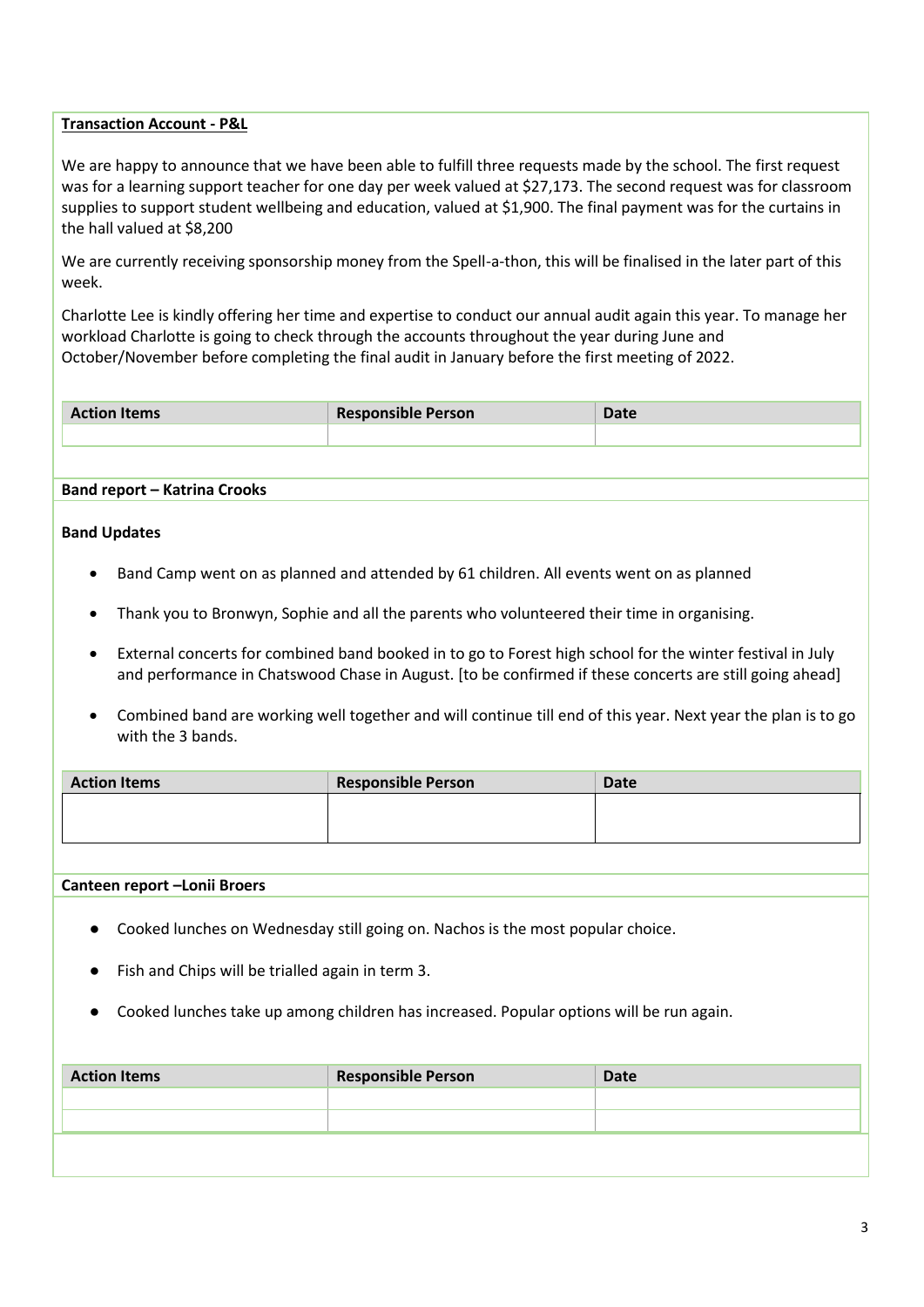**OOSC report –Jacqui Clark**

#### **Enrolments**

- Casual places are available at OOSH. Please reach out to Sonja or Shona if you require a casual spot
- $\bullet$  AGM is planned for the 21<sup>st</sup> June 7 p.m.

| <b>Action Items</b> | <b>Responsible Person</b> | $\n  n$<br>Udle. |
|---------------------|---------------------------|------------------|
|                     |                           |                  |

#### **Fundraising report – Paula Stokoe**

#### **Mother's Day**

● Mother's Day stall was successful and the gifts were beautiful and good quality. Thanks to Anita and Gladys for making it possible. Looking forward to take Mother's Day stall onboard next year.

#### **Coffee with Bronwyn and Tim**

● Thank you to Bronwyn and Tim for making time for the event.

### **Fantasy Day**

● Popcorn sale is very successful. Popcorn machine will be used for future events. Thank you to Leigh Lofts, Anita and Gladys for helping on the day.

#### **Spell-a-thon**

 $\bullet$  Date extended to 17<sup>th</sup> of June to collect the funds for spell-a-thon.

#### **Recognition Ceremony**

● Stage 2 provided food and drinks for it.

#### **Upcoming events (Term 3): Events may be reschedule due to covid restrictions**

- $\bullet$  Interesting speaker Forum (20<sup>th</sup> July to 5<sup>th</sup> Aug)
- Professional Networking Group 7pm @ WP Bowlo -22<sup>nd</sup> July
- Pyjama movie night in the hall,  $30<sup>th</sup>$  July 5.30 7pm

| <b>Action Items</b>                                                      | <b>Responsible Person</b> | Date |  |
|--------------------------------------------------------------------------|---------------------------|------|--|
|                                                                          |                           |      |  |
|                                                                          |                           |      |  |
| <b>Grants Report – Lonii Broers</b>                                      |                           |      |  |
| Woolworths Junior Landcare grant application outcome was not successful. |                           |      |  |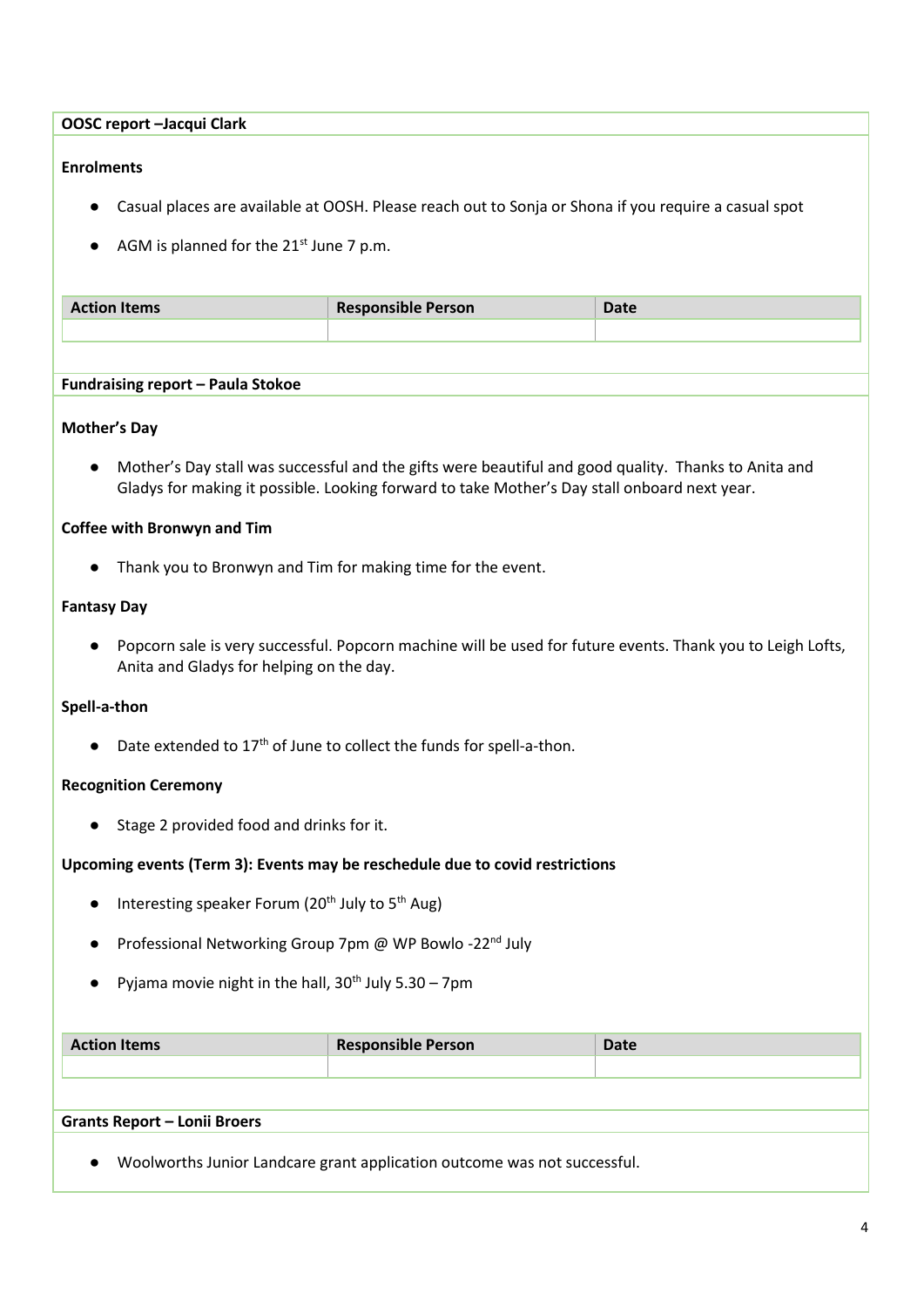| <b>Action Items</b>                                                                                                                                                                                                                                                                                                                                                                                                                                                       | <b>Responsible Person</b> | <b>Date</b> |  |  |
|---------------------------------------------------------------------------------------------------------------------------------------------------------------------------------------------------------------------------------------------------------------------------------------------------------------------------------------------------------------------------------------------------------------------------------------------------------------------------|---------------------------|-------------|--|--|
| Update on pollinator garden<br>completion so further funding can<br>be requested                                                                                                                                                                                                                                                                                                                                                                                          | Bronwyn Wilson            | Term 3      |  |  |
|                                                                                                                                                                                                                                                                                                                                                                                                                                                                           |                           |             |  |  |
| Uniform shop updates - Stock update - Gladys Wilkins                                                                                                                                                                                                                                                                                                                                                                                                                      |                           |             |  |  |
| There has been some delay in uniform stock arriving. Please see stock update below<br>Girl's pants have now arrived in sizes 4 to 16<br>$\bullet$<br>Girls/Boys Long Sleeve shirts are now in stock<br>$\bullet$<br>Girl's dresses in sizes 14 and 16 are out of stock<br>$\bullet$<br>Soccer / Modball socks in size 2-7 are out of stock<br>If anyone has any enquiries on current stock levels, please contact Gladys Wilkins<br>(gladys.pineda@bigpond.com) directly. |                           |             |  |  |
| <b>Action Items</b>                                                                                                                                                                                                                                                                                                                                                                                                                                                       | <b>Responsible Person</b> | <b>Date</b> |  |  |
|                                                                                                                                                                                                                                                                                                                                                                                                                                                                           |                           |             |  |  |
| <b>Close &amp; next meeting</b>                                                                                                                                                                                                                                                                                                                                                                                                                                           |                           |             |  |  |
| Trivia Night happening in term 4.                                                                                                                                                                                                                                                                                                                                                                                                                                         |                           |             |  |  |
| Meeting closed at 8.10 pm                                                                                                                                                                                                                                                                                                                                                                                                                                                 |                           |             |  |  |
| Next General Meeting-Monday 26 <sup>th</sup> July 2021, 7:30 pm<br>(Online meeting via Zoom)                                                                                                                                                                                                                                                                                                                                                                              |                           |             |  |  |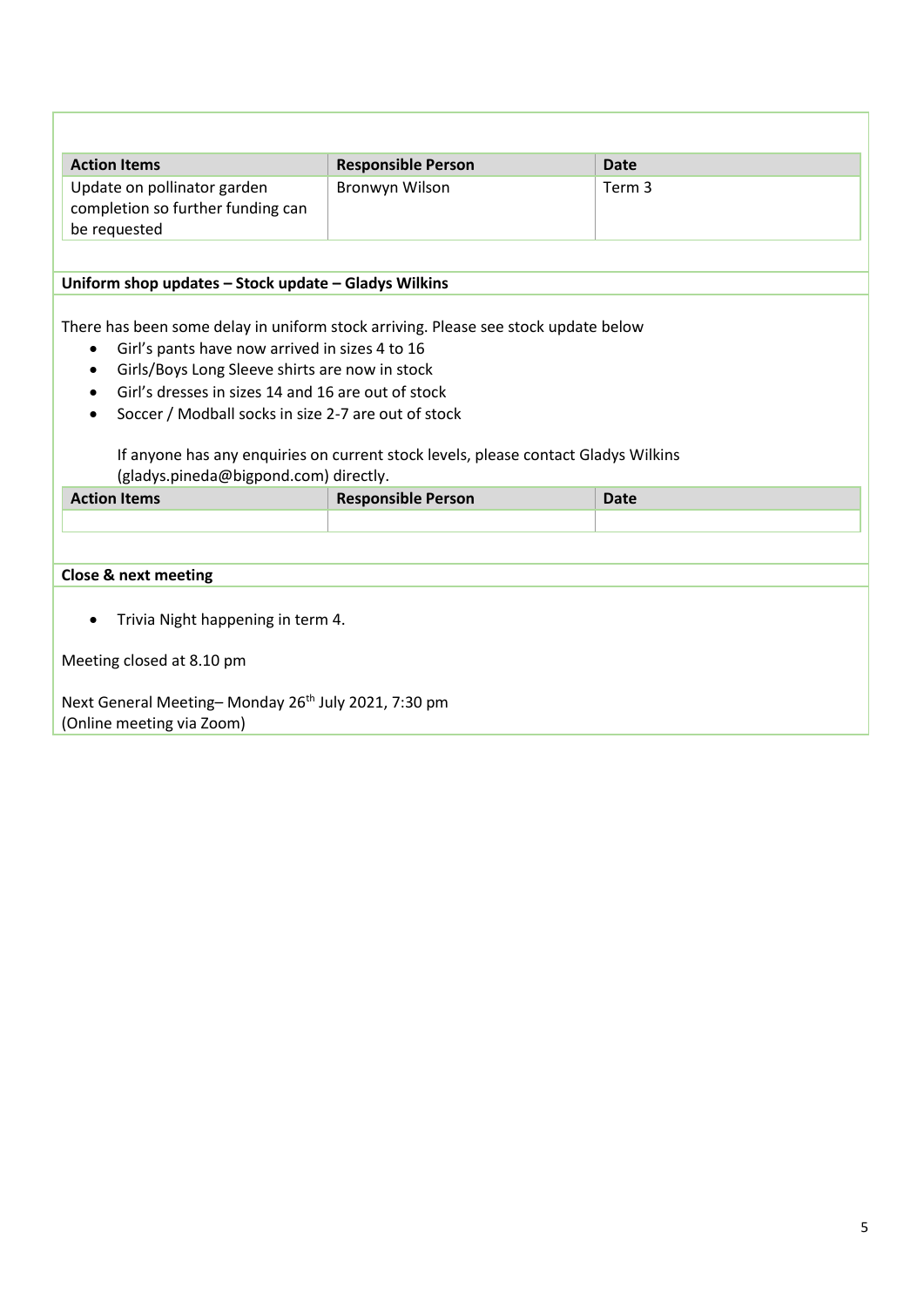# P&C GENERAL MEETING – ACTION ITEMS

|                                                    | <b>Action Item</b>                                                                               | Responsible<br>Person | <b>Status</b>                                                                                                                                                                                                                                                                                            |
|----------------------------------------------------|--------------------------------------------------------------------------------------------------|-----------------------|----------------------------------------------------------------------------------------------------------------------------------------------------------------------------------------------------------------------------------------------------------------------------------------------------------|
| <b>08 February</b><br>2021                         |                                                                                                  |                       |                                                                                                                                                                                                                                                                                                          |
|                                                    | Talk to Bronwyn about band camp<br>alternatives                                                  | <b>Katrina Crooks</b> | 15/03/2021: Planned to go ahead. Plan is being<br>worked through.<br>3/05/2021: Going ahead. Closed.                                                                                                                                                                                                     |
|                                                    | Chase for Training Band and<br><b>Concert Band coordinators</b>                                  | <b>Katrina Crooks</b> | 15/03/2021: Closed                                                                                                                                                                                                                                                                                       |
| <b>Band Report</b>                                 | Alison to communicate with OOSC<br>that band practices have started<br>this week                 | Alison Edler          | Closed                                                                                                                                                                                                                                                                                                   |
|                                                    | Training Band instrument handout                                                                 | <b>Alison Edler</b>   | Closed                                                                                                                                                                                                                                                                                                   |
|                                                    | Look at amount available in band<br>accounts                                                     | Jocelyn Girard        | Closed                                                                                                                                                                                                                                                                                                   |
|                                                    | Find out if there's a grant available<br>to help with cost. Katrina to discuss<br>with Sharlene. | <b>Katrina Crooks</b> | 15/03/2021: Discuss at the Grants meeting.<br>3/05/2021: Spell-a-thon fund raising will go<br>towards the Honour project.<br>07/06/2021: Funds allocation update in the next<br>meeting                                                                                                                  |
| 01 December<br>2020                                |                                                                                                  |                       |                                                                                                                                                                                                                                                                                                          |
| <b>Band &amp; choir</b><br>captain honour<br>board | Follow up band and choir captain<br>honour board funding request                                 | P&C executive<br>team | 09/02/2021 - Quotes for the board are available<br>and discussions in progress.<br>15/03/2021 - Working through grant options to<br>cover some of the cost.<br>3/05/2021: Spell-a-thon fund raising will go<br>towards the Honour project.<br>07/06/2021: Funds allocation update in the next<br>meeting |
| <b>Pre-loved</b><br>uniform<br>donations           | Provide instruction on pre-loved<br>uniform donations to the school                              | Bronwyn<br>Wilson     | <b>COMPLETED</b><br>14/12/2020 - Szapp update; drop off bins set up<br>at Tristania Pl gate 15/12/2020, 8:00am to<br>1:30 <sub>pm</sub>                                                                                                                                                                  |
| 26 October<br>2020                                 |                                                                                                  |                       |                                                                                                                                                                                                                                                                                                          |
| Principal's<br>report                              | Investigate QR code sign in option<br>for external visitors to school                            | <b>Tim Simpson</b>    | COMPLETED<br>01/12/2020 - Dept. Education developing QR<br>code for use in schools<br>28/01/2021 - newsletter; Service NSW QR code<br>will be used in all NSW Government schools                                                                                                                         |
| <b>17 August 2020</b><br><b>Kiss and Drop</b>      | Contact council and RMS regarding                                                                | Tamara Leo            | Completed                                                                                                                                                                                                                                                                                                |
|                                                    | Kiss and Drop safety improvements                                                                |                       | 16/09/2020 - contacted council<br>21/10/2020 - feedback provided by council after<br>2 site visits; further recommendations to follow                                                                                                                                                                    |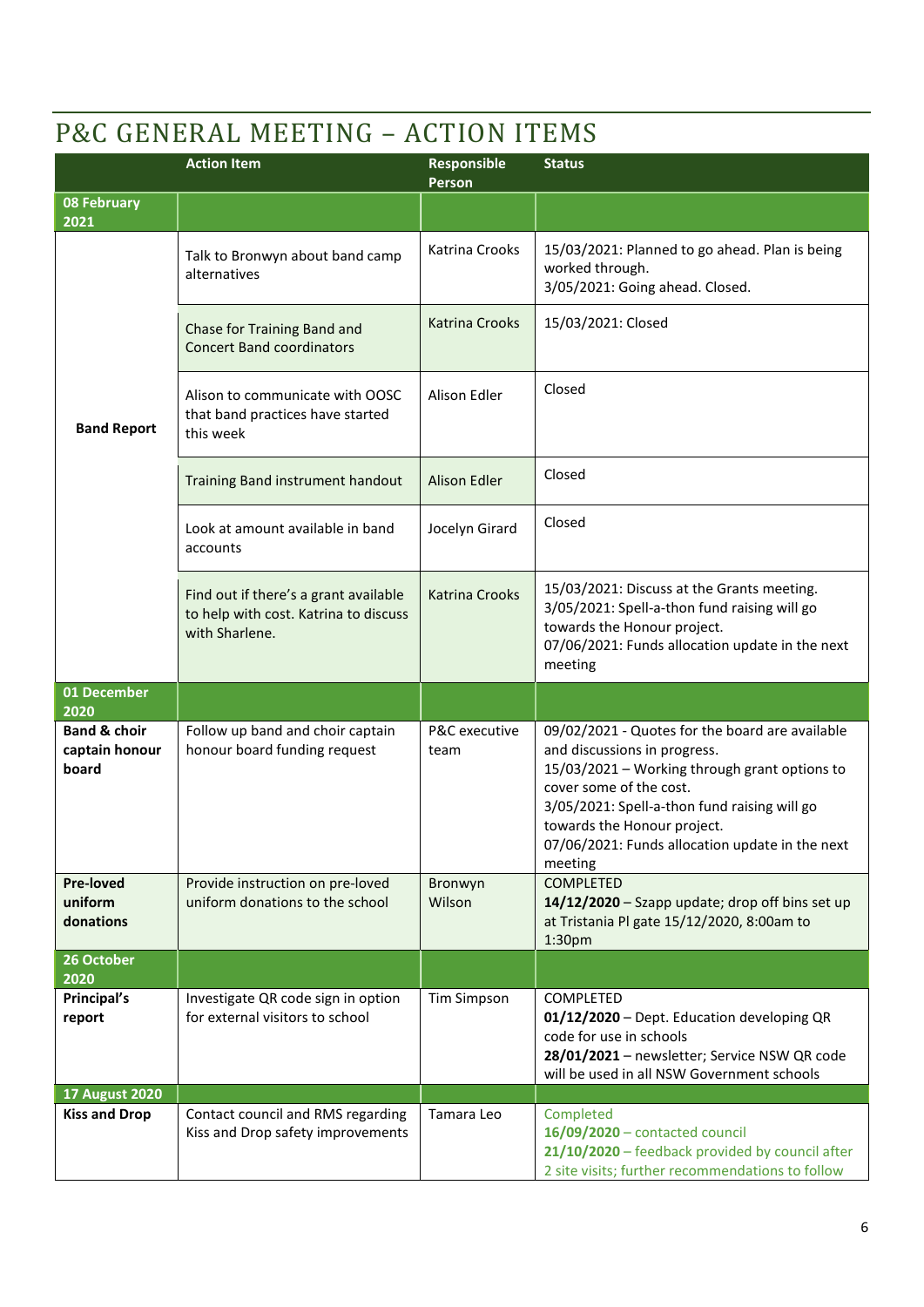|                                                                                                                                     |                                                                                                 |                          | 01/12/2020 - new line markings and signage<br>installed Thu 26/11/2020; banner for fence still                          |
|-------------------------------------------------------------------------------------------------------------------------------------|-------------------------------------------------------------------------------------------------|--------------------------|-------------------------------------------------------------------------------------------------------------------------|
|                                                                                                                                     |                                                                                                 |                          | required, preferably by Term 1 2021                                                                                     |
|                                                                                                                                     |                                                                                                 |                          | 09/02/2021 - Confirmation of signage and                                                                                |
|                                                                                                                                     |                                                                                                 |                          | communication to the community are the next                                                                             |
|                                                                                                                                     |                                                                                                 |                          | steps. Further updates in the next meeting.                                                                             |
|                                                                                                                                     |                                                                                                 |                          | 15/03/2021 - New banner designed. Printing will                                                                         |
|                                                                                                                                     |                                                                                                 |                          | be organised and comms sent out to parents in                                                                           |
|                                                                                                                                     |                                                                                                 |                          | the coming weeks                                                                                                        |
|                                                                                                                                     |                                                                                                 |                          | 3/05/2021: Banner is up.                                                                                                |
| <b>17 February</b><br>2020                                                                                                          |                                                                                                 |                          |                                                                                                                         |
| Canteen report                                                                                                                      | Arrange H&S course for Nada                                                                     | Wendela                  | <b>IN PROGRESS</b>                                                                                                      |
|                                                                                                                                     |                                                                                                 | Flokstra-                | 15/06/2020 - due to COVID-19 only online                                                                                |
|                                                                                                                                     |                                                                                                 | Mesker                   | courses are available and a face-to-face is                                                                             |
|                                                                                                                                     |                                                                                                 |                          | preferred                                                                                                               |
|                                                                                                                                     |                                                                                                 |                          | 01/12/2020 - course still required and will be                                                                          |
|                                                                                                                                     |                                                                                                 |                          | followed up in 2021                                                                                                     |
|                                                                                                                                     |                                                                                                 |                          | 09/02/2021 - Wendela looking into face to face                                                                          |
|                                                                                                                                     |                                                                                                 |                          | course options for Nada and will advise. Not                                                                            |
|                                                                                                                                     |                                                                                                 |                          | urgent as not an employee requirement to                                                                                |
|                                                                                                                                     |                                                                                                 |                          | operate.                                                                                                                |
|                                                                                                                                     |                                                                                                 |                          | 15/03/2021 - Face to Face planned. Date to be                                                                           |
|                                                                                                                                     |                                                                                                 |                          | confirmed                                                                                                               |
| 24 June 2019                                                                                                                        |                                                                                                 |                          |                                                                                                                         |
| <b>P&amp;C</b> shipping                                                                                                             | Explore repair/replacement options                                                              | <b>P&amp;C Executive</b> | <b>IN PROGRESS</b>                                                                                                      |
| container                                                                                                                           | for the P&C shipping container                                                                  |                          | 05/08/2019 - waiting on quotes for replacement                                                                          |
|                                                                                                                                     |                                                                                                 |                          | 09/09/2019 - one quote received and awaiting                                                                            |
|                                                                                                                                     |                                                                                                 |                          | more quotes; P&C funds not available so                                                                                 |
|                                                                                                                                     |                                                                                                 |                          | alternative funding will be explored                                                                                    |
|                                                                                                                                     |                                                                                                 |                          | 02/12/2019 - second quote not forthcoming; will<br>continue to investigate in 2020                                      |
|                                                                                                                                     |                                                                                                 |                          | 26/10/2020 - propose new storage shed like                                                                              |
|                                                                                                                                     |                                                                                                 |                          | OOSC have installed, vote to purchase passed,                                                                           |
|                                                                                                                                     |                                                                                                 |                          | location needs to be finalised                                                                                          |
|                                                                                                                                     |                                                                                                 |                          | 01/12/2020 - location still needs to be finalised                                                                       |
|                                                                                                                                     |                                                                                                 |                          | and will progress in 2021                                                                                               |
|                                                                                                                                     |                                                                                                 |                          | 09/02/2021 - Access to new shipping container                                                                           |
|                                                                                                                                     |                                                                                                 |                          | available. If container cannot be transported into                                                                      |
|                                                                                                                                     |                                                                                                 |                          | the school premises, storage shed option                                                                                |
|                                                                                                                                     |                                                                                                 |                          | pursued.                                                                                                                |
|                                                                                                                                     |                                                                                                 |                          | 15/03/2021: Updates to be discussed at the next                                                                         |
|                                                                                                                                     |                                                                                                 |                          | meeting.                                                                                                                |
|                                                                                                                                     |                                                                                                 |                          | 3/05/2021: In progress.                                                                                                 |
|                                                                                                                                     |                                                                                                 |                          | 07/06/2021: Replacement planned for 7th July                                                                            |
| 11 February                                                                                                                         |                                                                                                 |                          |                                                                                                                         |
| 2019                                                                                                                                |                                                                                                 |                          |                                                                                                                         |
| <b>Uniform Survey</b>                                                                                                               | Re-do girls uniform survey                                                                      | Bronwyn<br>Wilson        | Closed                                                                                                                  |
|                                                                                                                                     | 25/03/2019 - consulted with Simone Roberts, awaiting her assessment to improve follow up survey |                          |                                                                                                                         |
|                                                                                                                                     |                                                                                                 |                          | 13/05/2019 - a follow-up survey is required for girls summer uniform; girls winter trouser samples are being sourced to |
| review                                                                                                                              |                                                                                                 |                          |                                                                                                                         |
| 24/06/2019 - Girls winter trouser samples from Excel Uniform samples weren't suitable, Marks & Spencer samples are being<br>sourced |                                                                                                 |                          |                                                                                                                         |
| 05/08/2019 - Marks & Spencer samples are suitable, office to organise models and next steps to be discussed by Bronwyn &            |                                                                                                 |                          |                                                                                                                         |
|                                                                                                                                     |                                                                                                 |                          |                                                                                                                         |